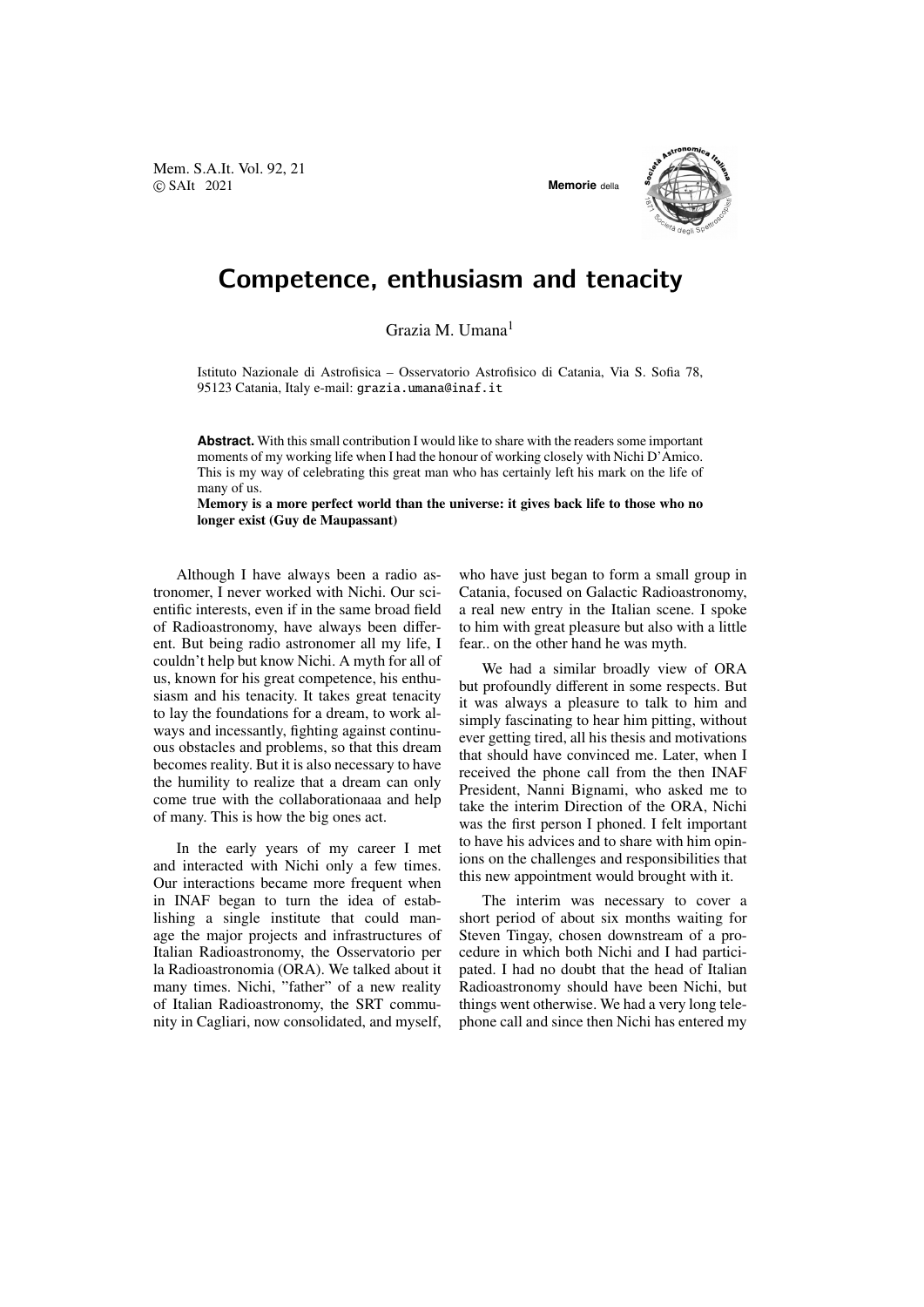

Fig. 1. Nichi signing some annexes to the SKA-IGO Treaty, in Rome, on the 12 March 2019, at the MIUR.

<span id="page-1-0"></span>professional life forcefully and has been a firm point of reference ever since.

I remember the frantic exchanges of emails in those days. I jealously guard those mails that sometimes I read with nostalgia. They are stuffed with wisdom and with some ironic reference to what was happening, as only he could do. During my first visit to Cagliari, as director of ORA, Nichi was splendid and hospitable. I still remember a lunch party organized for me at his house, in a quiet and relaxed atmosphere. I also remember someone told me that he didn't usually invite colleagues to his house. And this flattered me so much.

We worked together, trying to solve the many problems related to having, in fact, to manage two structures united overnight. My only goal was to put the structures in a position to work as soon as possible. Nichi was very helpful in those very first few weeks. I realized only after some time how much his support and acceptance me into that role, even if Nichi was deeply opposed to the ORA, was fundamental to the full achievement of my goal.

I believe that to fully understand the impact that a director or project leader has on his community it is necessary not only to pay attention to the results, such as what has been achieved by the SRT community under the D'Amico management, but also to rely on the respect and admiration that the community has towards him. And this respect and admiration for Nichi was tangible in all colleagues in Cagliari. One for all, the legendary Renata Schirru, who managed for years, with strength, resolution and competence, the Cagliari administration, being by his side for many years and who has always called him "Professor", as a sign of deep respect.

After a few months, Nichi became INAF President. I had the opportunity to appreciate him also in this role, in my position as Director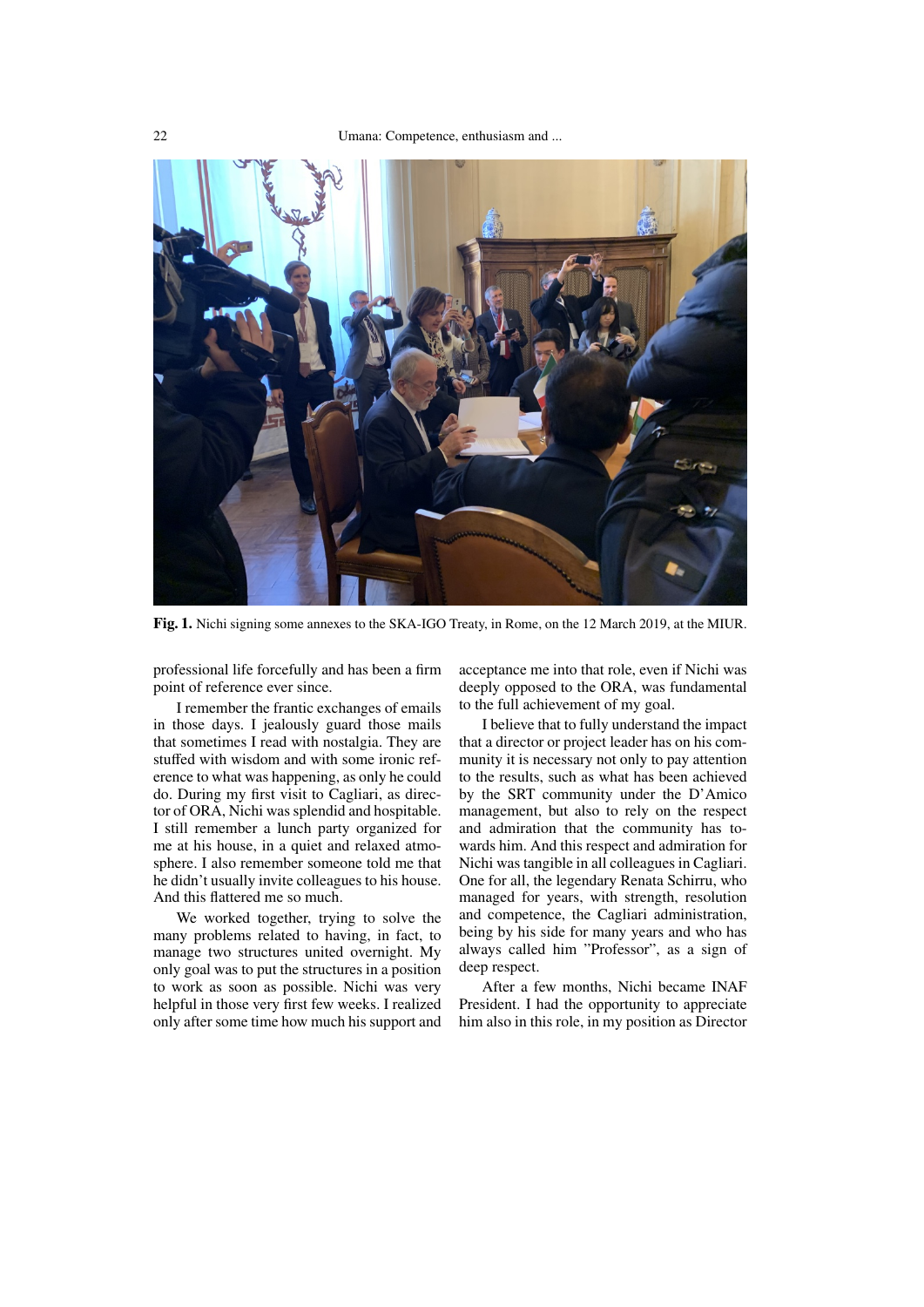

Fig. 2. Nichi giving his opening speech at the the Italy-South Africa Radio Astronomy Workshop. On his right, Prof. Fioramonti and the Italian Ambassador in South Africa, HE P. G. Donnici.

<span id="page-2-0"></span>of the Astrophysical Observatory of Catania. He was a President with clear knowledge of the INAF and with a particular attention to the personnel. He was always present, with emails or using WhatsApp, willing to listen and, whenever possible, pro-active in troubleshooting. He consulted frequently with the Directors of Structure, analyzing the problems from different points of view and always working to find the most appropriate solutions. He understood very well the different problems that a Director of Structure has to face from direct experience, having been director of the Cagliari Observatory for a long time. This helped me a lot when I had to confront him.

I didn't need to speak much...he understood immediately.

In those years I worked and often confronted him on the SKA project. Nichi has always believed in participating in the project not only as INAF, but also as a "sistema paese", and he always tried to create opportunities not only for the many INAF researchers and technologists but also for the Italian industries. I had the honor of being part of the Italian delegation for the negotiations that led to the birth of the SKA Observatory, managed through an intergovernmental treaty (IGO). I remember the day of the signing of the treaty, on 12 March 2019, at the Ministry in Viale Trastevere. Nichi was evidently thrilled. It had brought Italy to this very important goal. That signature would have ushered a new era for Radioastronomy and more in general for Science. I remember the extremely emotional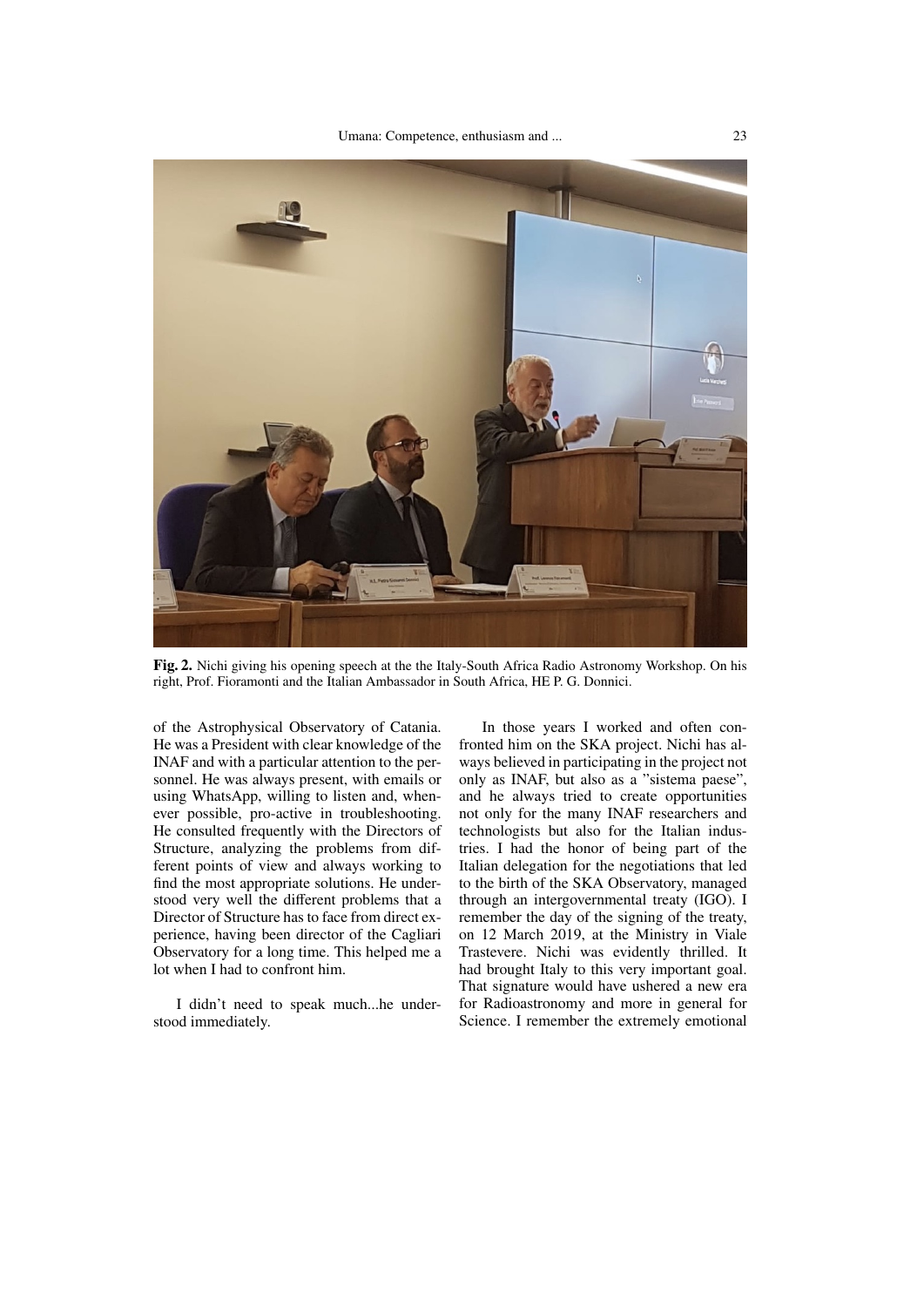moment, when Nichi signed a series of documents (see figure [1\)](#page-1-0). We exchanged a series of meaningful glances. Also in this case, with foresight, tenacity and determination, the objective had been achieved.

Always in the SKA context, I remember a very delicate negotiation within a design SKA consortium working group, of which I was chairman, when we had to hold on to the other members of the consortium to ensure Italian industries have opportunities for growth. I remember an exchange of mails, full of ideas and considerations on how to support the Italian position. On that occasion I had the opportunity to fully appreciate his great sense of responsibility towards his country, the full awareness of his role and how he could make use of it to provide a significant and decisive contribution to the problem. Needless to say, thanks to his efforts, the objective was once again fully achieved.

Nichi paid particular attention to promoting and consolidating international collaborations in various areas of INAF interest and the country system in general. I had the pleasure of participating with him in an institutional visit to South Africa in autumn 2018. The visit was part of a series of initiatives, supported by the Ministero degli Affari Esteri e della Cooperazione Internazionale (MAECI), to promote collaboration between Italy and South Africa. Both countries are making major investments in the field of Radio astronomy and it was therefore strategic to reinforce existing collaborations in the field of technology, high-performance and scientific computing, with particular reference to SKA and its precursors.

The starting point of this process was the Joint Research Scheme Project (Progetto di Grande Rilevanza) between the MAECI and the National Research Foundation "RADIO SKY 2020 - Fostering the cooperation between Italy and South Africa through radio astronomy", whose main purpose is to pave the way to the full exploitation of the Square Kilometre Array's breakthrough in both countries. The project has as INAF PI, Dr. Tiziana Venturi.

As part of this project, the Italy-South Africa Radio Astronomy Workshop was organised, with the ambition to prepare the ground for new bilateral and multilateral cooperation agreements among research councils and national governments, to ensure a long term planning of the scientific, technological and industrial cooperation.

Nichi made one of the opening speeches of the Workshop, with his usual lucidity and vision, helped by his long time international experience in the field of Radioastronomy(see figure [2\)](#page-2-0). The speech was very well received and particularly appreciated by our South African colleagues and by the then vice-Minister MIUR, Prof. Lorenzo Fioramonti, who was present at the meeting. Later, it was Fioramonti, who became Minister MIUR in the Conte government, who signed, in late 2019, the renewal of Nichi as INAF President.

The confrontation with Prof. Fioramonti continued at a lunch in the Residence of the Italian Ambassador in South Africa, where Nichi (see figur[e3\)](#page-4-0), in a pleasant and relaxed context, did not miss an opportunity to highlight the excellence of Italian research in the field of Astrophysics, its peculiarities, possible industrial returns but also the actions necessary to maintain the achieved levels of excellence. Nichi's commitment was constant and he never missed any opportunity to achieve his goals.

The last part of my professional life made together with Nichi began when I was appointed as a member, indicated by the personnel, of the Board (CdA) of INAF. It was a unique experience, at times more difficult than I had expected. During those few months, I got to know another aspect of Nichi President. Strong and determined, with everything under control, and with a clear vision of what was to be the evolution of INAF. Nichi was always present, for whatever matter, scientific, technical or bureaucratic. And he was always at work, tireless, always with new ideas to propose. He maintained constant contact with his CdA, through mails, WhatsApp or phone calls. Going back to my mailbox, I counted an average of 25 mails/month. We also clashed, even harshly, on some issues, but Nichi, as soon as he changed the subject, was as if nothing had happened. Apparently he did not seem to hold a grudge even though I had learned, over the